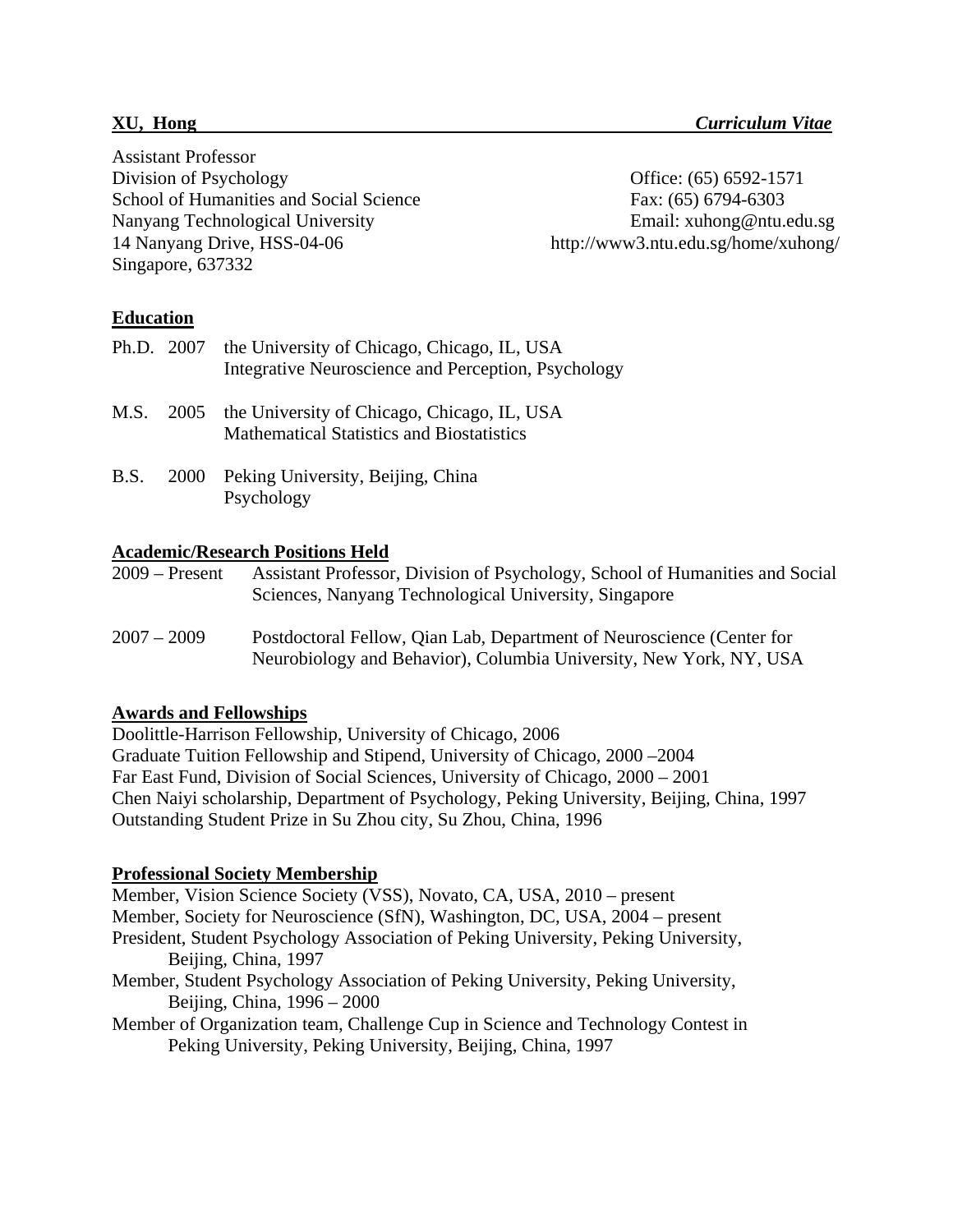## **Research Interests**

Object and face perception, Motion perception (e.g. self motion and navigation), Attention and visual search, Visual adaptation, Visual auditory integration, Visual motor integration, Perceptual learning and memory, Psychophysical experiment, computational modeling, Single-electrode recording and EEG

## **Work in Progress**

Crowding effect, nonlinear interaction among face parts in holistic processing of faces, composite face effect, locus of attention in face perception, visual auditory integration, and visual motor integration

# **Research Grants (Received)**

- 2012 2015 Singapore Minister of Education (MOE) Academic research fund (AcRF) Tier 1 (S\$100,000.00) **(PI)**  *Multisensory integration in face perception – an investigation of visual and auditory interaction*
- 2012 2013 Nanyang Technological University Sustainable Earth Office and Centre for Infrastructure Systems (S\$50,000 and S\$40,000) **(co-PI)** *Driver behavioural adaptation to underground road conditions*
- 2011 2013 College of Humanities, Arts and Social Sciences, Nanyang Technological University, Incentive Scheme for the development of a competitive grant (S\$5,000.00) **(PI)** *The importance of stimulus size and type in the effect of crowding – a neurophysiology driven investigation of surround suppression theory in crowding*
- 2010 2011 School of Humanities and Social Sciences, Nanyang Technological University, HSS SGD 5,000 Research Grant (S\$2,500.00) **(PI)** *Effect of distorted face adaptation on facial expression judgment – an investigation of internal crowding effect on adaptation between expanded and contracted faces*
- 2010 2012 School of Humanities and Social Sciences, Nanyang Technological University, Start-Up Grant (SUG) (S\$98,826.59) **(PI)** *Short term plasticity of face perception – Low level adaptation contribution to facial expression and face identity judgments*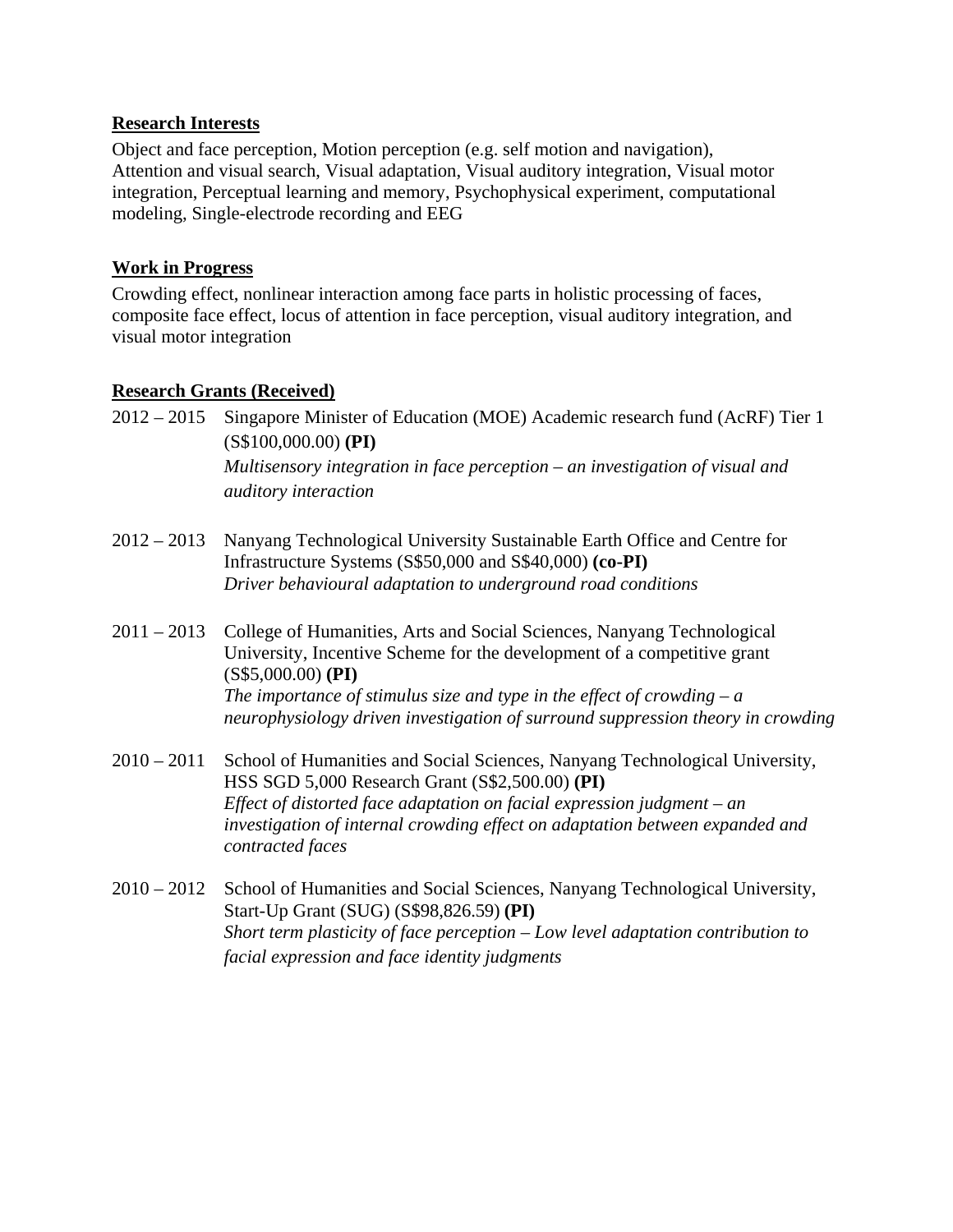## **Publications**

*Citation (ISI Web of Science): 74* 

#### **Refereed International Journal Articles**

- Campolo D., Widjaja F., **Xu H.**, Ang W.T. and Burdet E., Analysis ofaccuracy in pointing with hand-held tools via coordinate-free uncontrolled manifold method (*under review*)
- **Xu H.**, Wallisch P. and Bradley D. C., The computational basis for heading perceptual decisions in a population of MSTd neurons (*under review*)
- **Xu H.**, Liu, P., Dayan P. and Qian N., Dissociating low-level curvature aftereffect and high-level facial-expression aftereffect via crowding and brief adaptation, *Vision Research,* Nov. 2012; 72, 42-53
- Wu J.\*, **Xu, H.\***, Dayan P. and Qian N., The role of background statistics in face adaptation, *Journal of Neuroscience*, Sep. 2009, 29: 12035-12044 (\* co-first author)
- **Xu H.**, Dayan P., Lipkin R. M., Qian N., Adaptation across the cortical hierarchy: low-level curve adaptation affects high-level facial-expression judgments, *Journal of Neuroscience*, Mar. 2008; 28: 3374-3383
- Bradley D. C., Troyk P. R., Berg J. A., Bak M., Cogan S., Erickson R., Kufta C., Mascaro M., McCreery D., Schmidt E. M., Towle V. L., and **Xu H.**, Visuotopic Mapping Through a Multichannel Stimulating Implant in Primate V1**,** *Journal of Neurophysiology*, Mar 2005; 93: 1659 - 1670.

#### **Manuscripts in Progress**

- **Xu H.**, Montaser-Kouhsari L. and Liu P., The spatial properties of crowding effect on face adaptation aftereffects (*to be submitted*)
- **Xu H.**, Low J., Dayan P, Qian N., Local feature processing in facial expression and face identity adaptation (*in prep*)
- **Xu H.**, Liu P., Qian N., Nonlinear interactions among face parts in facial-expression adaptation (*in prep*)
- **Xu H.**, Margoliash D., Shank SS. and Chi Z., Using hidden Markov model to classify bird sleep stages from EEG waves (*in prep*)

## **Refereed Published Abstracts**

Liu P., Ong J. and **Xu H.** (2012), Top and bottom half faces influence equally and interact nonlinearly in face-identity adaptation, *Journal of Vision, August 13, 2012 12(9): 623; doi:10.1167/12.9.623*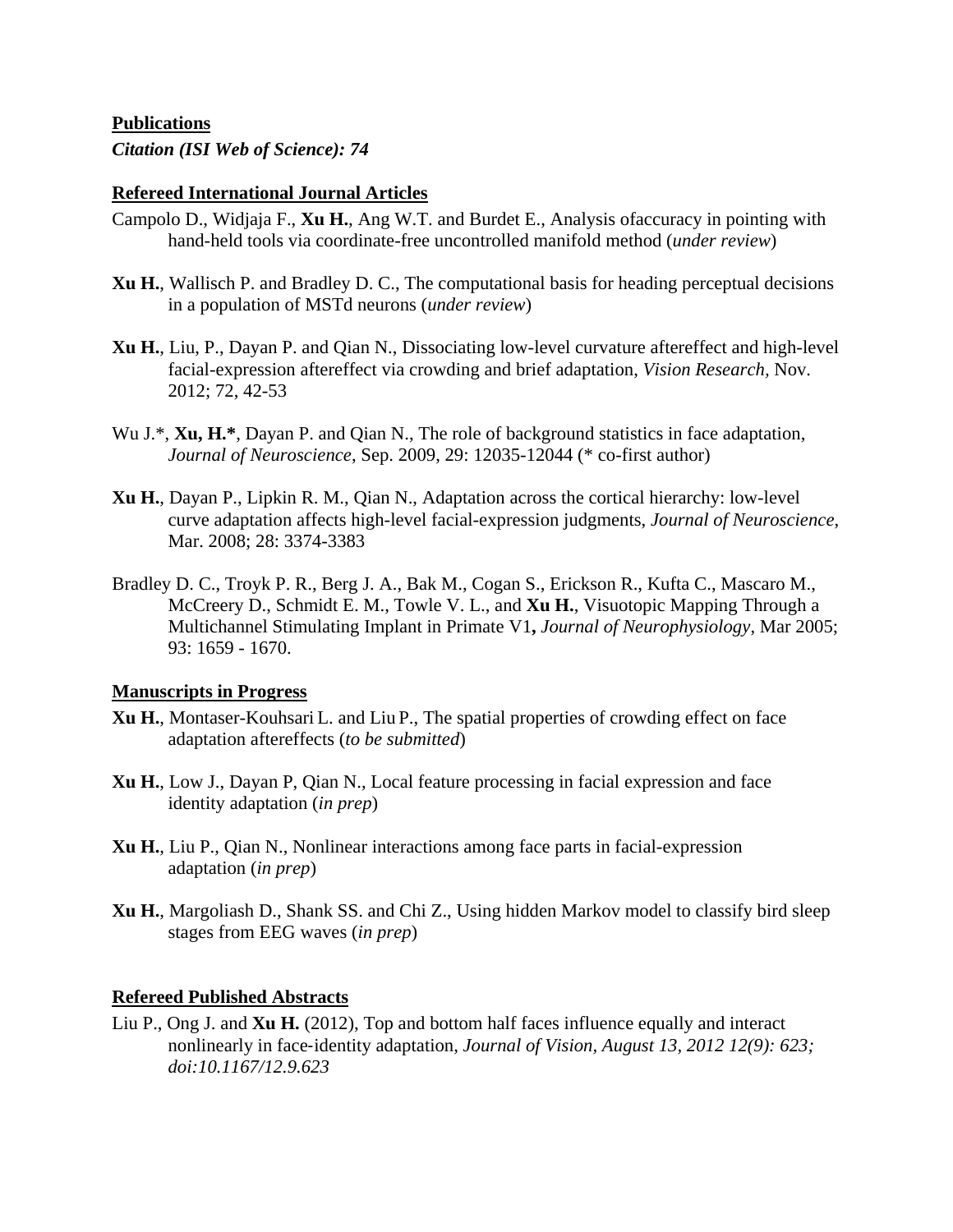- **Xu H.** and Liu P. (2012), Adapting to an incomplete curve generates the same curvature aftereffect as a complete curve, *Journal of Vision, August 13, 2012 12(9): 1052; doi:10.1167/12.9.1052*
- Campolo D., Widjaja F., **Xu H.**, Ang W.T. and Burdet E., A geometric approach to the Uncontrolled Manifold analysis, *Proceedings of the 4th IEEE RAS/EMBS International Conference on Biomedical Robotics and Biomechatronics (BioRob2012)*, *Page(s): vii – x*
- **Xu H.**, Montaser-Kouhsari L. and Liu P. (2011), Strength of the adapter signal, not adapter discriminability, produces reduced facial expression after-effect in crowding, *Journal of Vision, September 23, 2011 vol. 11 no. 11 article 608*
- Wu J., **Xu, H.**, Dayan P. and Qian N. (2009), Motion-gradient defined facial expressions and the nature of face representation, *Journal of Vision, August 5, 2009 vol. 9 no. 8 article 513*

#### **Conference Presentations (International)**

- **Xu H.** and Liu P. (2012), Dissociating Face Identity and Facial Expression processing via Visual Adaptation, *Asia-Pacific Conference on Vision (APCV), Incheon, Korea*
- Liu P., Ong J. and **Xu H.** (2012), Top and bottom half faces influence equally and interact nonlinearly in face‐identity adaptation, *Vision Science Society, Naples, FL*
- Campolo D., Widjaja F., **Xu H.**, Ang W.T. and Burdet E. (2012), A geometric approach to the Uncontrolled Manifold analysis, *Proceedings of the 4th IEEE RAS/EMBS International Conference on Biomedical Robotics and Biomechatronics (BioRob2012)*, *Rome, Italy*
- **Xu H.** and Liu P. (2012), Adapting to an incomplete curve generates the same curvature aftereffect as a complete curve, *Vision Science Society, Naples, FL*
- **Xu H.**, Liu P., Qian N. (2011), Nonlinear interactions among face parts in facial-expression adaptation, *Society for Neuroscience*, Washington, DC
- **Xu H.**, Low J., Dayan P, Qian N. (2011), Local feature processing in facial expression and face identity adaptation**,** *The 3rd Beijing International Symposium on Computational Neuroscience*, Beijing, China
- **Xu H.**, Montaser-Kouhsari L. and Liu P. (2011), Strength of the adapter signal, not adapter discriminability, produces reduced facial expression after-effect in crowding, *Vision Science Society* , Naples, FL
- **Xu H.**, Shank S., Margoliash D. and Chi Z. (2010), Automatic multiple-stage classification of sleep stages of songbirds, Slide presentation, *Joint Statistical Meetings*, Vancouver, BC, Canada
- Wu J., **Xu, H.**, Dayan P. and Qian N. (2009), Motion-gradient defined facial expressions and the nature of face representation, *Vision Science Society*, Naples, FL